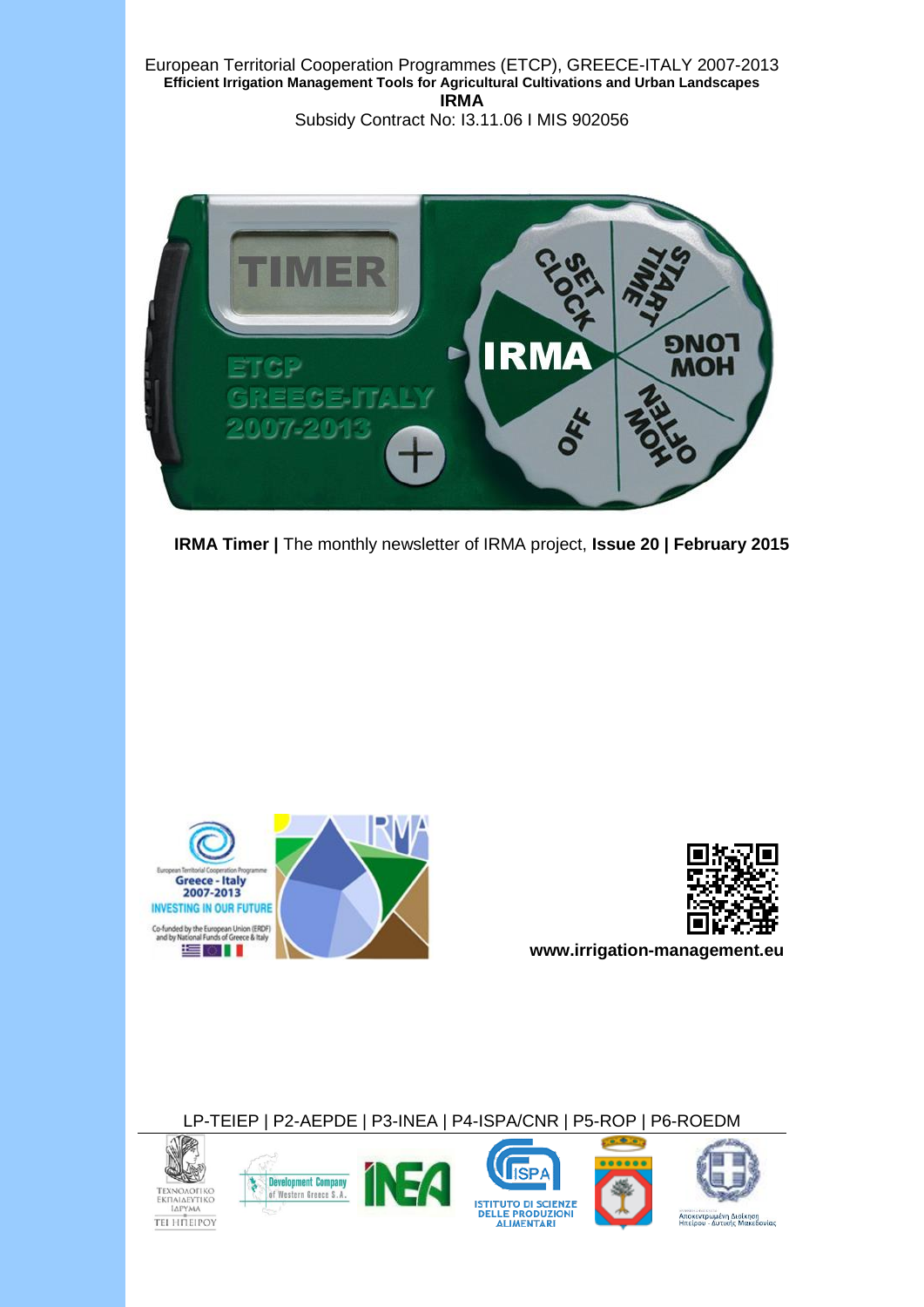**IRMA Timer |** The monthly newsletter of IRMA project, **Issue 20 | February 2015**

### **All the previous issues of IRMA Timer are available at:**

<http://www.irrigation-management.eu/communication/newsletter>

### **Contents**

| Guide for low water needs plants for landscaping projects and agricultural   |  |
|------------------------------------------------------------------------------|--|
|                                                                              |  |
|                                                                              |  |
| Presentation of IRMA at the European Irrigation Association Board Meeting 5  |  |
|                                                                              |  |
|                                                                              |  |
|                                                                              |  |
|                                                                              |  |
|                                                                              |  |
| National Observatory of Athens - Collaborator of IRMA project regarding      |  |
|                                                                              |  |
| ITIA Research team - Collaborator of IRMA project for the development of the |  |
|                                                                              |  |
|                                                                              |  |
|                                                                              |  |
|                                                                              |  |
|                                                                              |  |
|                                                                              |  |
|                                                                              |  |
|                                                                              |  |
|                                                                              |  |
|                                                                              |  |
|                                                                              |  |
| Micro Irrigation Systems Market Expected to grow significantly to 2020 9     |  |
| Changes to Earth's freshwater - natural and anthropogenic drivers 9          |  |
|                                                                              |  |

LP-TEIEP | P2-AEPDE | P3-INEA | P4-ISPA/CNR | P5-ROP | P6-ROEDM 2









 $\overline{\mathbf{a}}$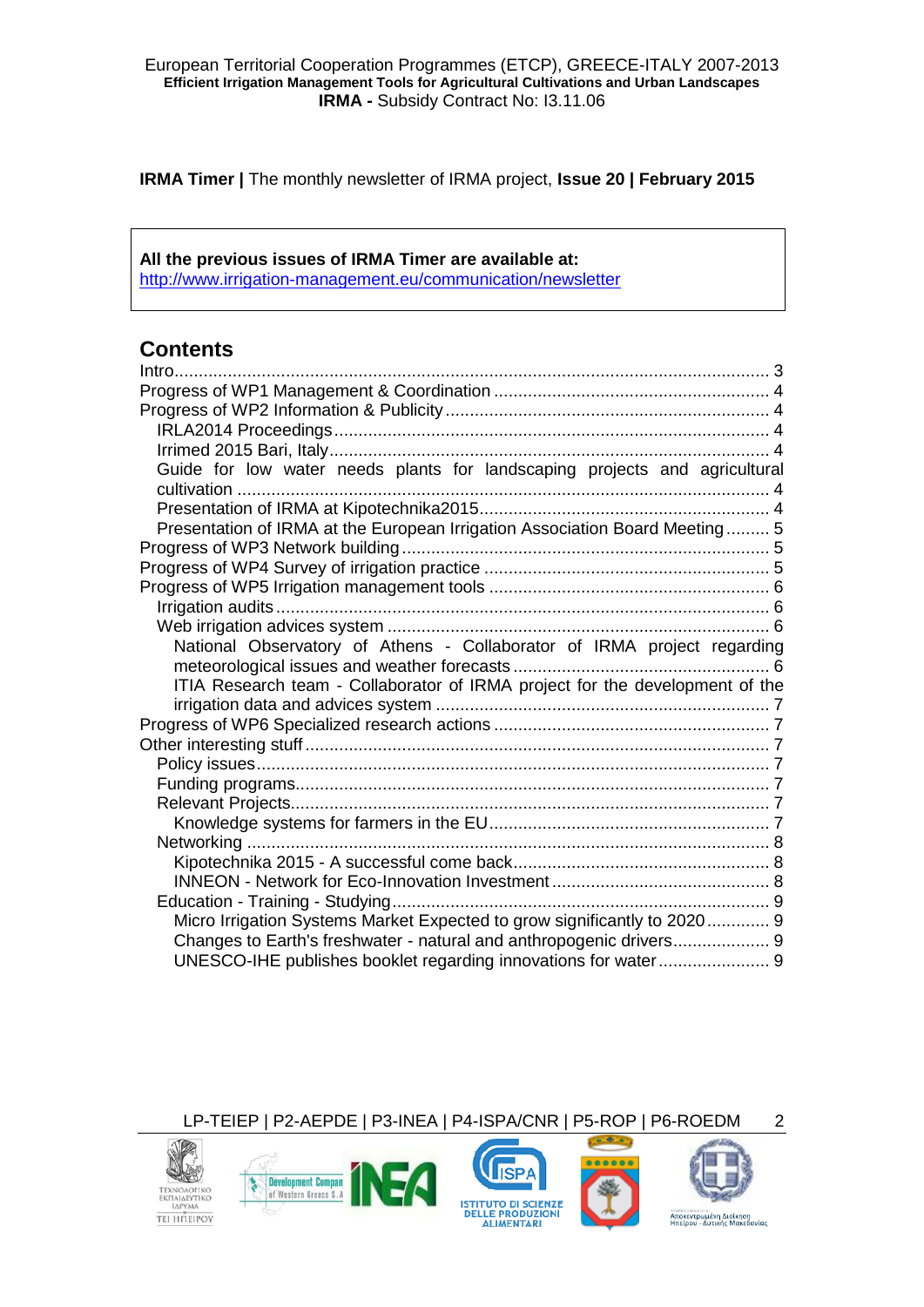### <span id="page-2-0"></span>**Intro**

The IRMA project aims to develop efficient irrigation management tools for agricultural cultivations and urban landscapes. It is funded by the European Regional Development Fund (ERDF) and National Funds of Greece and Italy in the framework of the European Territorial Cooperation Programme Greece - Italy 2007‐2013 [\(www.greece-italy.eu\)](http://www.greece-italy.eu/). The project's total budget is 1.398.874,50€ and the implementation period is 30 months (initially it was 24), starting from April 2013.

The current newsletter presents the progress of the project's actions during the 23rd month of the implementation period (February 2015).

**The project is in its final phase it will be completed at the end of September 2015 with IrriMED 2015 at Bari.**

The project manager

Dr. Tsirogiannis Yannis









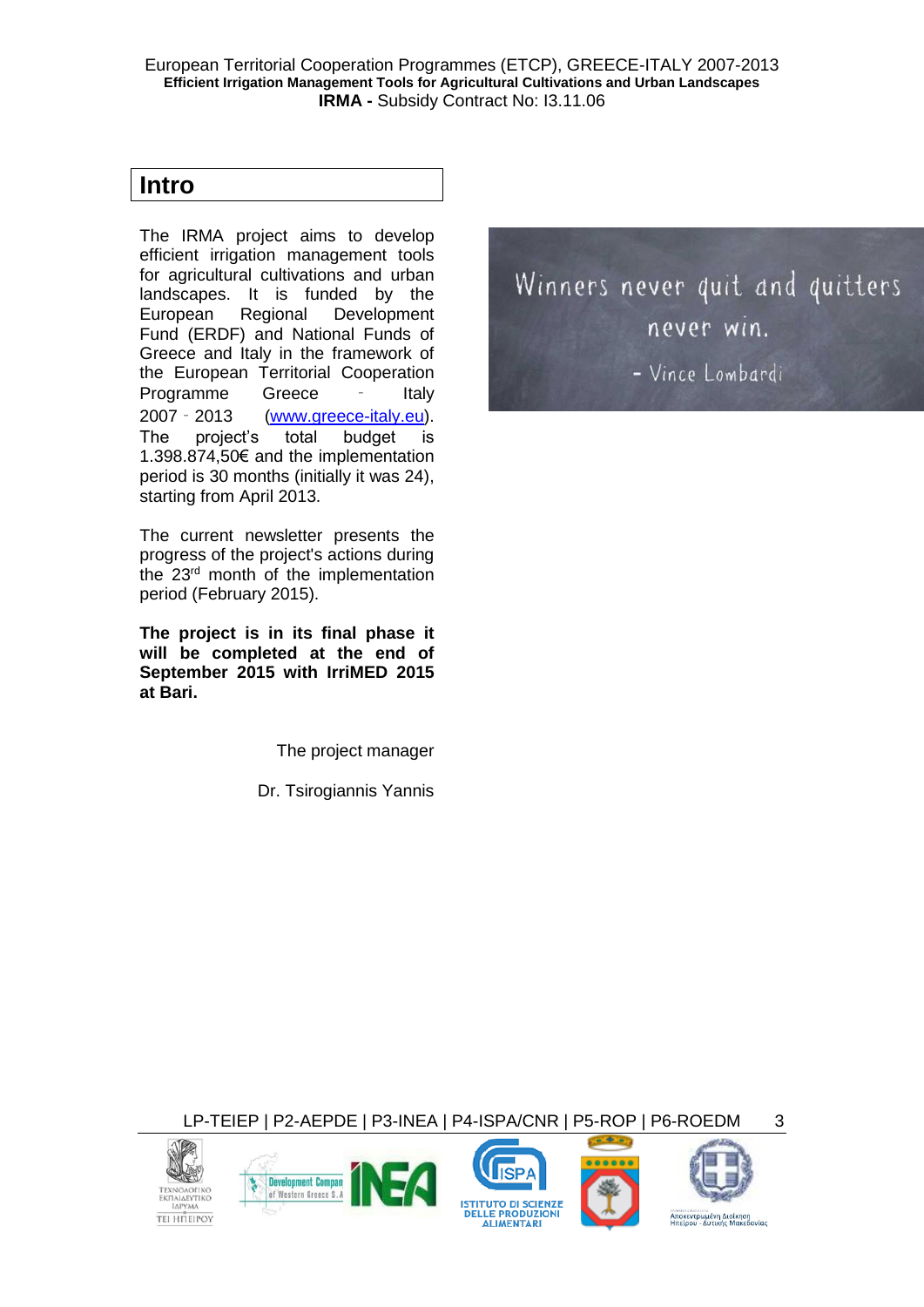# <span id="page-3-0"></span>**Progress of WP1 Management & Coordination**

The extension of IRMA has been approved and the project will be completed at the end of September 2015. This extension is primarily linked to the organisation of IrriMED 2015, the closing event of the project.

The  $7<sup>th</sup>$  progress report has been also approved by the JTS.

# <span id="page-3-1"></span>**Progress of WP2 Information & Publicity**

### <span id="page-3-2"></span>*IRLA2014 Proceedings*



The review process of the manuscripts has been completed and 51 papers have been sent to ELSEVIER B.V. for the preparation of the proceedings.

The proceedings will be published in the framework of [PROCEDIA Agriculture](http://www.journals.elsevier.com/agriculture-and-agricultural-science-procedia) series.

The contributions have been categorised in two types: core and satellite; based on the degree of relevance to the main theme of IRLA2014.

### <span id="page-3-3"></span>*Irrimed 2015 Bari, Italy*

The closing event of IRMA will be the International Conference on "Modern technologies, strategies and tools for sustainable irrigation management and governance in Mediterranean agriculture" (IrriMED 2015). It is scheduled for 23-25 of September 2015 and will be held in Bari (Italy).



The web-site of the conference [\(http://irrimed2015.irrigation](http://irrimed2015.irrigation-management.eu/)[management.eu/\)](http://irrimed2015.irrigation-management.eu/) will be soon completed and will contain all the necessary information and updates. To communicate with the organizing committee, send email to: <angelo.parente@ispa.cnr.it>

<span id="page-3-4"></span>*Guide for low water needs plants for landscaping projects and agricultural cultivation*



This deliverable of IRMA will be available in e-book form before March  $15<sup>th</sup>$ . You will find it at: [http://www.irrigation](http://www.irrigation-management.eu/tools/facts-guides)[management.eu/tools/facts-guides](http://www.irrigation-management.eu/tools/facts-guides)

### <span id="page-3-5"></span>*Presentation of IRMA at Kipotechnika2015*

IRMA's project manager presented at Kipotechnika2015, the main Greek exhibition of landscaping industry (5- 8/2/2015), the activity of TEIEP Dept.







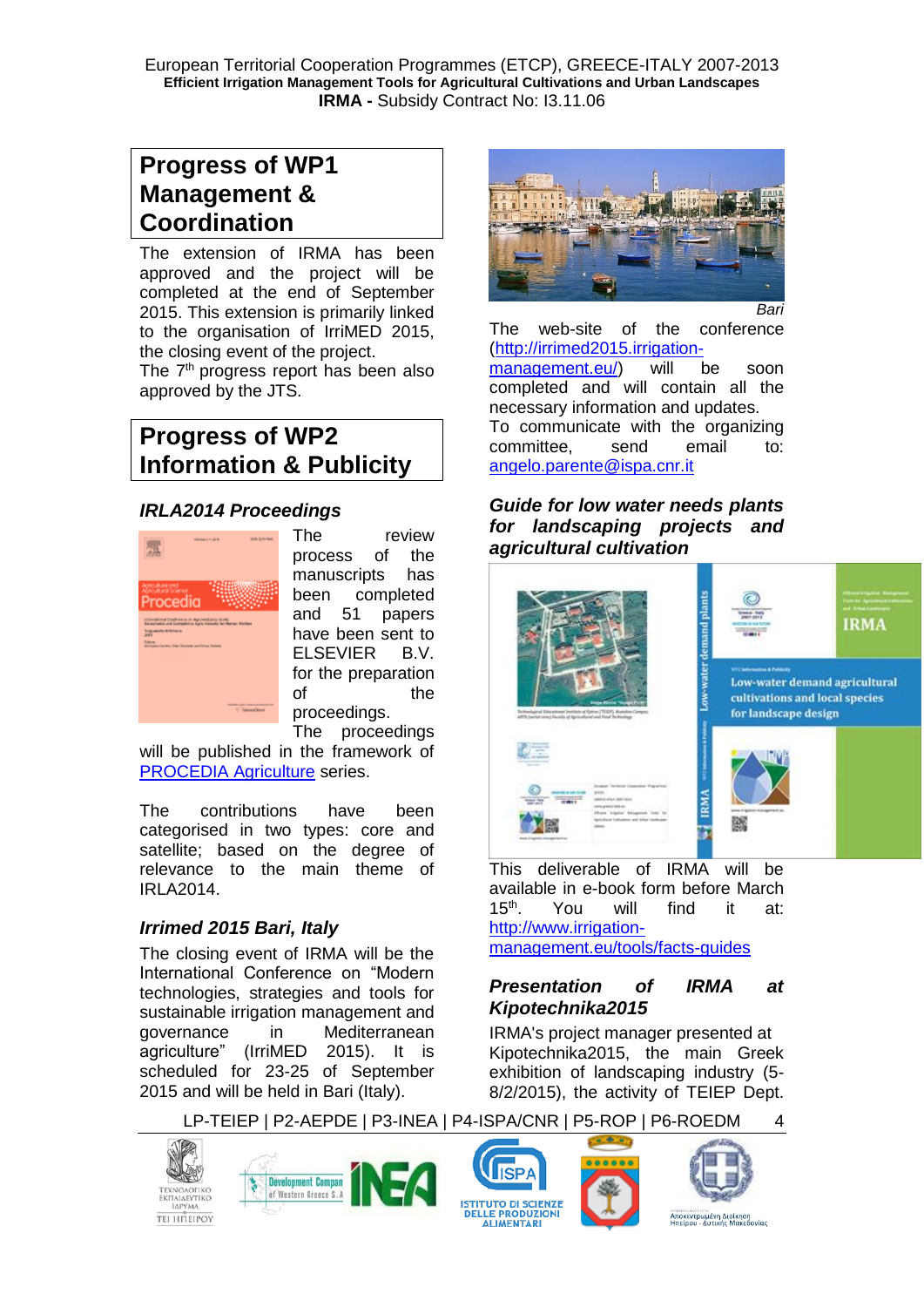of Agricultural Technology. Among them IRMA has a significant role and an analytical reference was made to the project and its progress.



### <span id="page-4-0"></span>*Presentation of IRMA at the European Irrigation Association Board Meeting*

IRMA's project manager was invited from EIA to present IRMA and other activities of TEIEP Dept. of Agricultural Technology at the association's board meeting that was held at Frankfurt on Feb 17. The presentation stimulated the interest of EIA for the outcomes of the project.



[The European Irrigation Association,](http://irrigationeurope.eu/) is a non-profit European organisation,

which aims is to improve the products. practices and

services used to manage water resources and to contribute to the global



improvement of the environment. EIA

informs and collaborates with European Agriculture, Turf and Golf industries to promote the conservation, distribution and recovery of water resources for economical needs.

# <span id="page-4-1"></span>**Progress of WP3 Network building**

The networking platform of the project includes:

- $\bullet$  forum
- pages at selected social media networks
- repository and stakeholders database
- special means like the monthly newsletter IRMATimer; training and dissemination events and mass media presentations.



You are all invited to actively participate by visiting: [http://www.irrigation](http://www.irrigation-management.eu/network/stakeholders)[management.eu/network/stakeholders](http://www.irrigation-management.eu/network/stakeholders)

# <span id="page-4-2"></span>**Progress of WP4 Survey of irrigation practice**

The survey for Apulia has been completed regarding the field activities and now the relevant data are analyzed. The relevant report is expected to be available within the next month.

In Greece, the survey is progressing for the Region of Epirus, while the 2<sup>nd</sup> call for interest for the relevant work in the Region of Western Greece is expected to be released before March







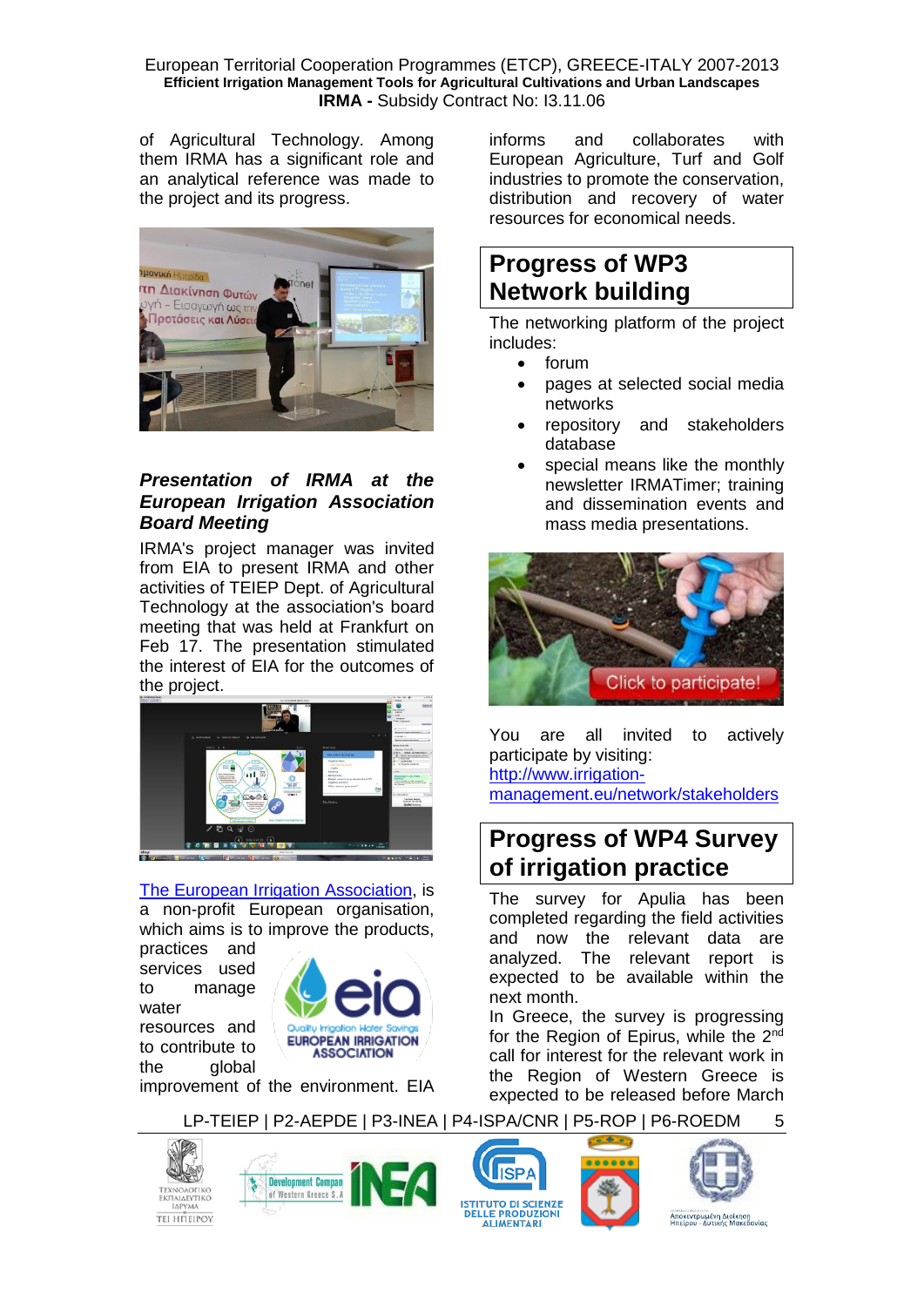15. It will be published at P2 web site: [http://www.aepde.gr/index.php/news/2](http://www.aepde.gr/index.php/news/2012-01-28-17-33-06) [012-01-28-17-33-06](http://www.aepde.gr/index.php/news/2012-01-28-17-33-06)

### <span id="page-5-0"></span>**Progress of WP5 Irrigation management tools**

### <span id="page-5-1"></span>*Irrigation audits*

In Greece, LP has completed the data analysis and the relevant report will be available before the end of March.

Partners P4 (ISPA/CNR) and P6 (ROP) started the preparation of the auditing procedures in Italy.

### <span id="page-5-2"></span>*Web irrigation advices system*

**XXXI IRrigationMAnagement** ETCP\_PROJECT



*Screenshot from the irrigation advice application*

The placement of the meteorological stations at the plain of Arta has been 90% completed. The irrigation data and advices system for the same area is under it is almost completed and will be available for evaluation during 2015 irrigation period.

<span id="page-5-3"></span>**National Observatory of Athens - Collaborator of IRMA project regarding meteorological issues and weather forecasts** 



*The historical building of the institute at Penteli mountain*

The Institute for [Environmental](http://www.meteo.noa.gr/index.html)  Research and Sustainable [Development](http://www.meteo.noa.gr/index.html) (IERSD) is one of three Institutes of the National Observatory of Athens, the first Research Centre in Greece and the Balkans. Initially named as Meteorological Institute (MI), it was established in 1846 while the first meteorological observations began in 1858. IERSD holds the longest and most complete climatological records in Greece, spanning a 150-yrs period. It constituted the first official Meteorological Service of Greece, operating almost all meteorological stations of the existing network until 1931, when the National Meteorological Service was founded. Dr. Lagouvardos K., Research Director, is the link between IRMA project and IERSD. The institute provides expert counseling regarding meteorological issues to IRMA team,

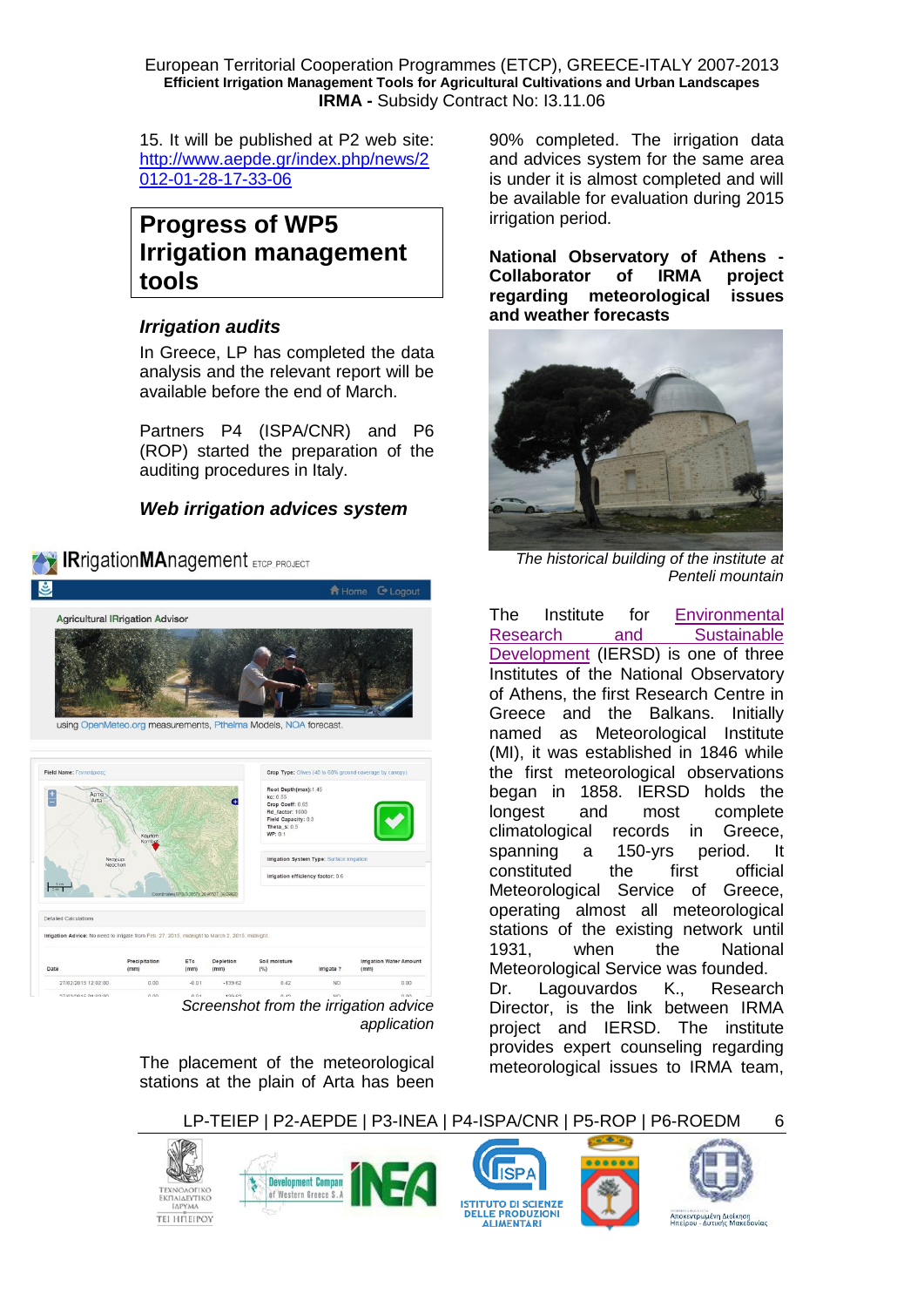as well as weather forecast data for the irrigation advices system.

#### <span id="page-6-0"></span>**ITIA Research team - Collaborator of IRMA project for the development of the irrigation data and advices system**

[ITIA](http://www.itia.ntua.gr/en/) is a research team of the National Technical University of Athens, working on the fields of hydrology, hydrosystems management, hydroinformatics and hydroclimatic stochastics.

The team consists of 20 members; the scientific leader is Nikos Mamasis and the former leader Professor Demetris Koutsoyiannis.





ITIA collaborates with IRMA project for the development of the irrigation data and advices system.

# <span id="page-6-1"></span>**Progress of WP6 Specialized research actions**

Most of the experimental work has been completed and now all involved partners are in the phase of writing the relevant technical reports from which research papers are expected to result.

# <span id="page-6-2"></span>**Other interesting stuff**

#### <span id="page-6-3"></span>*Policy issues*

During the first two weeks of March, the European Commission will publish a Communication on "The Water Framework Directive and the Floods Directive: Actions towards the 'good status' of EU Water and to reduce flood risks".



### <span id="page-6-4"></span>*Funding programs*

According to EIP Water the [European](http://ec.europa.eu/priorities/jobs-growth-investment/plan/index_en.htm?utm_source=Newsletter&utm_campaign=d4ad6a27e1-EIP_Water_Newsletter_19_February_20152_11_2015&utm_medium=email&utm_term=0_3e93b3d164-d4ad6a27e1-77341533)  [Commission's Investment Plan](http://ec.europa.eu/priorities/jobs-growth-investment/plan/index_en.htm?utm_source=Newsletter&utm_campaign=d4ad6a27e1-EIP_Water_Newsletter_19_February_20152_11_2015&utm_medium=email&utm_term=0_3e93b3d164-d4ad6a27e1-77341533) will unlock public and private investments of at least  $\epsilon$  315 billion, addressing the 2030 climate and energy framework and reducing barriers to knowledge transfer and innovation.

### <span id="page-6-5"></span>*Relevant Projects*

#### <span id="page-6-6"></span>**Knowledge systems for farmers in the EU**

The project called Prospects for Farmers' Support: Advisory Services in European AKIS (PRO-AKIS) has recently compiled

an inventory of European **Agricultural** Knowledge and Information Systems (AKIS) and in particular advisory services.



It has produced a useful set of reports and posters per EU country, as well as a searchable database and online map showing the many different systems that EU farmers are involved in.

**GET MORE INFO** 







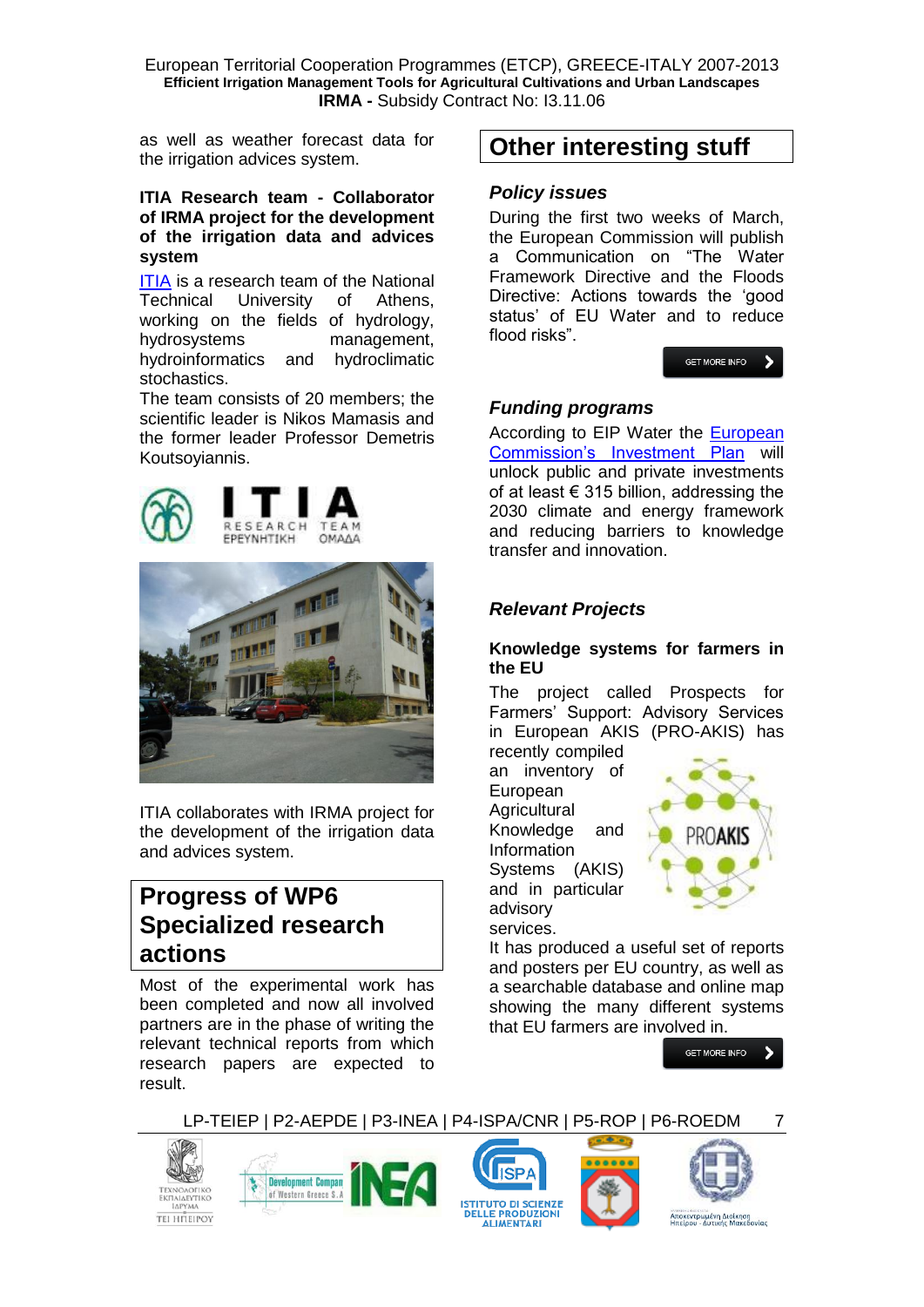### <span id="page-7-0"></span>*Networking*

#### <span id="page-7-1"></span>**Kipotechnika 2015 - A successful come back**

Kipotechnika 2015 (Kipos means garden in Greek), was very successful and brought back optimism in Greek landscaping professionals. EXPOCOM, the organizer company, found the participation to be above expectations and received very good messages regarding the future of the sector.









During the exhibition, the Greek Association of Agriculturalists, Landscaping Contractors [\(PEEGEP\)](http://www.peegep.gr/) presented its plan for the development of a quality certification system: GREEN QUALIFIED MEMBER. The system contains rules that are expected to maintain high quality services regarding all dimensions of landscaping projects, including irrigation.



<span id="page-7-2"></span>**INNEON - Network for Eco-Innovation Investment**



Network for **Eco-Innovation Investment** 

Innovators and investors are invited to join the Network for Eco-Innovation Investment - INNEON - that provides access to a platform for match making, events and support to improve the quality of deals.

**GET MORE INFO**